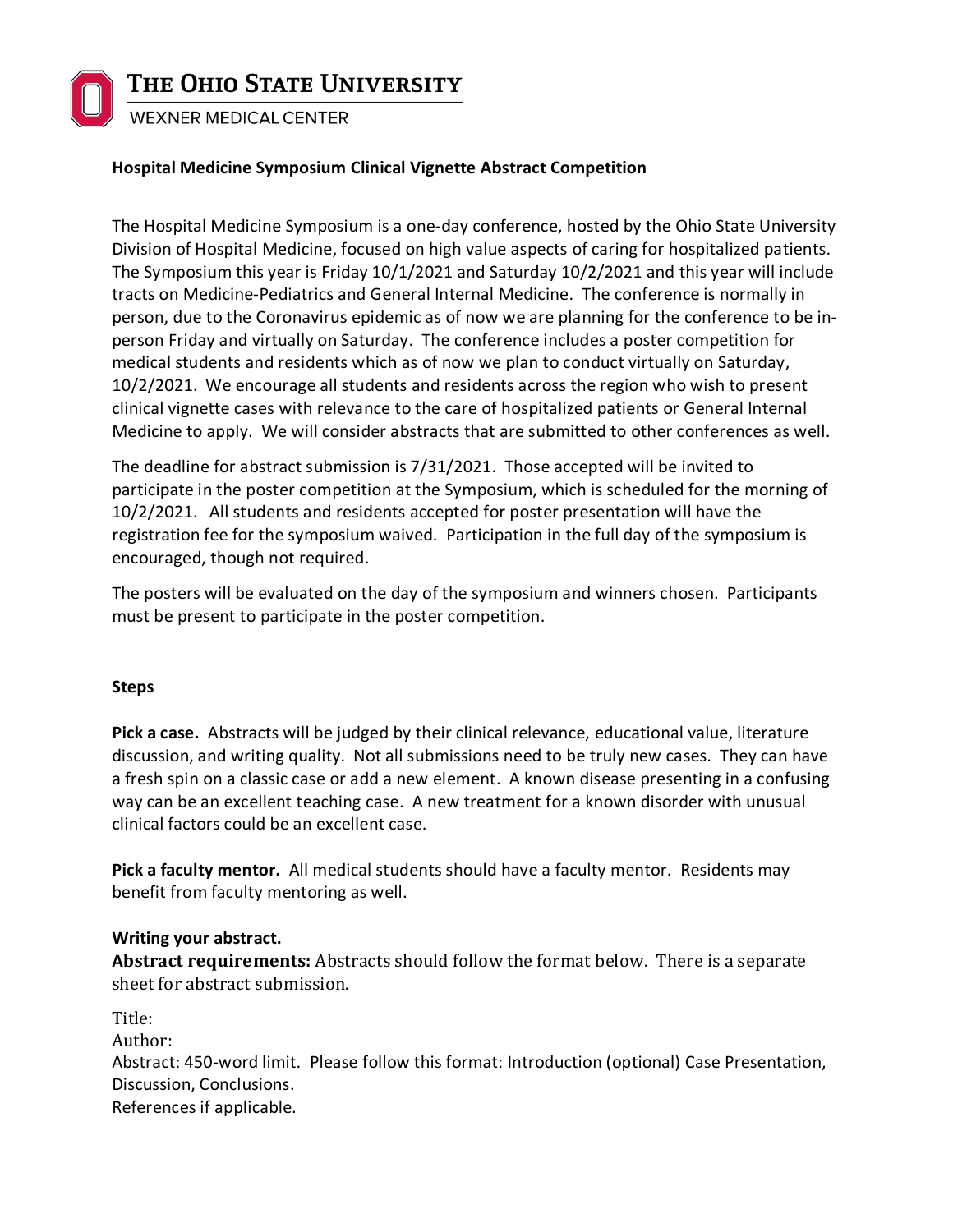

### **Suggestions:**

Author: include your name and your advisors' names

Introduction: Most abstracts start with an introduction that explains the background and clinical relevance for the case.

Case Presentation: Describe the history, physical examination, test results, and the patient's progress and outcome.

Discussion: In the discussion you will review the conclusions of the patient's case and expound upon the teaching lessons for the case.

Conclusion: In the conclusion you highlight the key take-away points from the case. This can be done in a short paragraph or bullet points.

You may find the American Council of Physician's suggestions for writing a clinical vignette abstract helpful. [https://www.acponline.org/membership/residents/competitions-awards/acp-national-](https://www.acponline.org/membership/residents/competitions-awards/acp-national-abstract-competitions/guide-to-preparing-for-the-abstract-competition/writing-a-clinical-vignette-case-report-abstract)

[abstract-competitions/guide-to-preparing-for-the-abstract-competition/writing-a-clinical](https://www.acponline.org/membership/residents/competitions-awards/acp-national-abstract-competitions/guide-to-preparing-for-the-abstract-competition/writing-a-clinical-vignette-case-report-abstract)[vignette-case-report-abstract](https://www.acponline.org/membership/residents/competitions-awards/acp-national-abstract-competitions/guide-to-preparing-for-the-abstract-competition/writing-a-clinical-vignette-case-report-abstract)

The clinical vignette abstracts will be judged on their importance and relevance, educational value, discussion of relevance to current literature, and quality of writing.

**Deadline**: The deadline for submission is 7/31/2021. You will be notified if your abstract was accepted by early September. If your abstract is accepted, you will be invited to create a poster for the Hospital Medicine Symposium Poster Competition on Saturday 10/2/2021.

Submission:

Form to submit Clinical Vignette Abstracts: [Link here](https://drive.google.com/file/d/1PCQHq9IU2gVwana1eTnVwkOqF0iaufSq/view?usp=sharing) Abstracts will be submitted via the following link.

https://osu.az1.qualtrics.com/jfe/form/SV\_8AM9uipUDougLFr